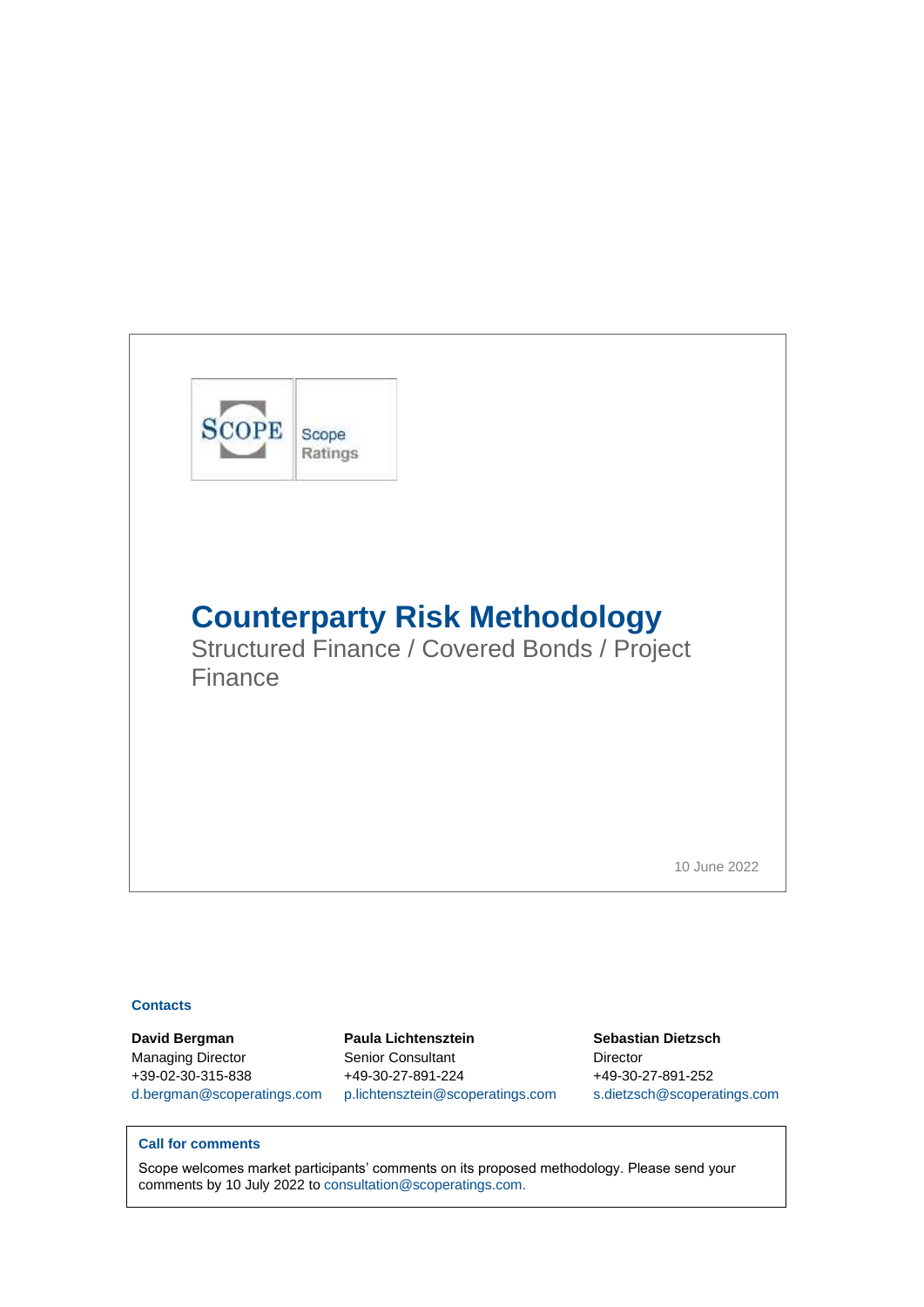

# **Counterparty Risk Methodology<br>Structured Finance / Covered Bonds / Project Finance**

## **Table of Contents**

| 1.    |  |
|-------|--|
| 2.    |  |
| З.    |  |
| 4.    |  |
| 4.1   |  |
| 4.2   |  |
| 4.3   |  |
| 4.4   |  |
| 4.4.1 |  |
| 4.4.2 |  |
| 4.5   |  |
| 4.5.1 |  |
| 4.5.2 |  |
| 4.5.3 |  |
| 4.5.4 |  |
| 4.6   |  |
| 5.    |  |
|       |  |
|       |  |
|       |  |
|       |  |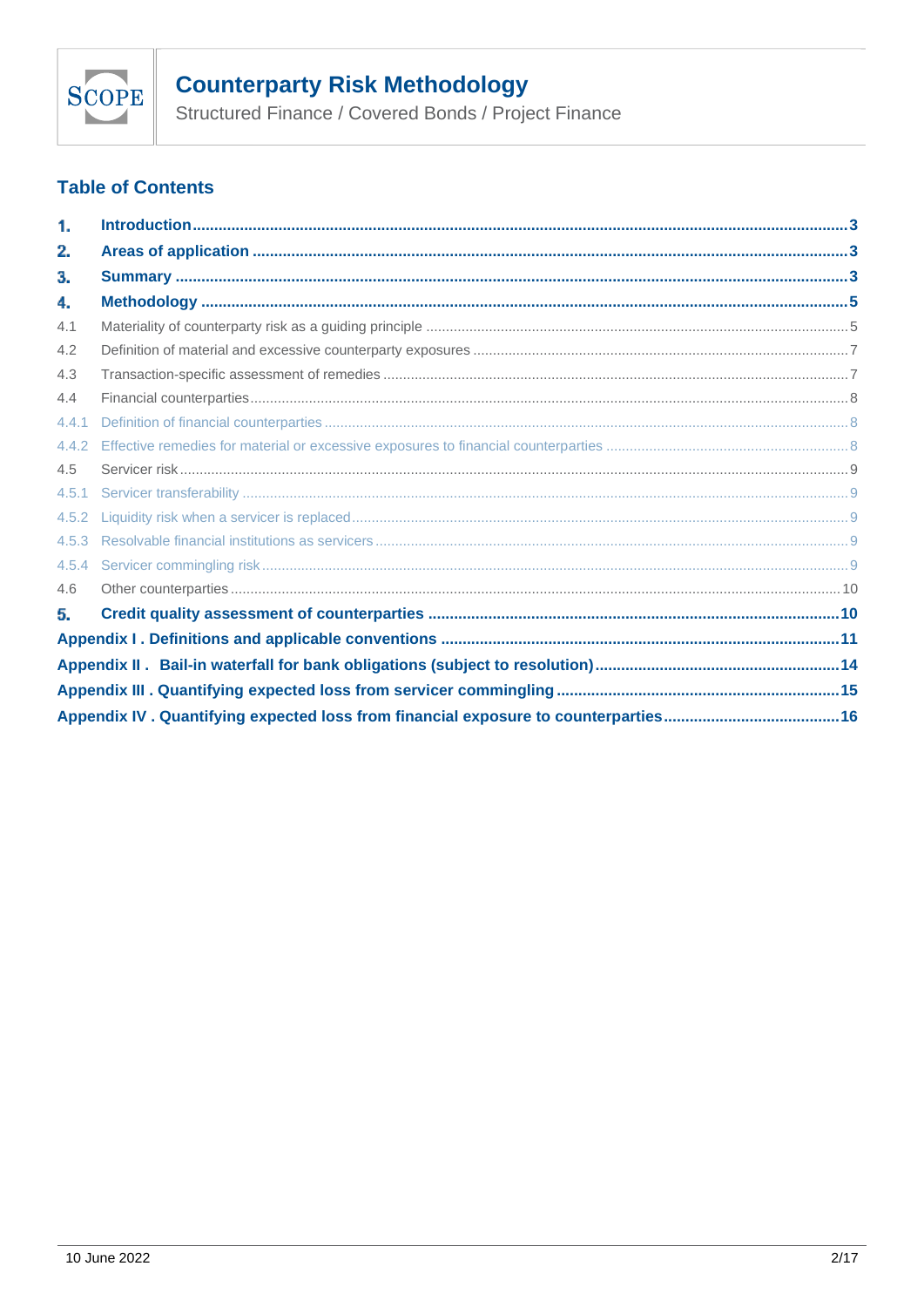

Structured Finance / Covered Bonds / Project Finance

#### <span id="page-2-0"></span> $\mathbf{1}$ . **Introduction**

This document is an update of Scope Ratings' Counterparty Risk Methodology. Besides editorial changes and clarifications to improve comprehension and readability, the updated methodology includes an extension of our counterparty replacement trigger framework and a clarification regarding the loss quantification procedure for non-servicer financial counterparty exposures.

The main updates are in:

- Section 3, an extension of our counterparty replacement trigger framework, which also includes our view on the benefit of contractual collateralisation as for most derivative counterparties and the highest supported instrument rating in case of no early replacement mechanism; and in
- Appendix IV: a clarification regarding the loss quantification procedure for non-servicer financial counterparty exposures.

Existing structured finance, covered bond or project finance ratings are not expected to be impacted negatively by this update.

#### <span id="page-2-1"></span>**Areas of application** 2.

We apply this methodology to assess counterparty risk in structured finance transactions, covered bonds, project finance transactions, and other debt ratings that rely on structured finance techniques. The methodology applies to European securitisations and covered bonds, but may be applied selectively to non-European transactions where appropriate.

Counterparties in the context of this methodology are bank and non-bank financial institutions.

The methodology should be read in conjunction with Scope's [General Structured Finance Rating Methodology](https://www.scoperatings.com/#methodology/list) and asset-specific methodologies, which can be found o[n http://www.scoperatings.com.](http://www.scoperatings.com/) Covered bond ratings are strongly linked to the issuer's credit quality and reflect a rating uplift determined according to the [Covered Bond Rating Methodology.](https://www.scoperatings.com/ScopeRatingsApi/api/downloadmethodology?id=d5a3b796-eabd-428f-b925-dbf174edc409)

#### <span id="page-2-2"></span>3. **Summary**

This methodology explains our approach to analysing counterparty risks and their mitigants from a credit perspective, and their impact on the assigned ratings. Counterparties introduce financial and/or operational risk to a transaction. Non-performance or malperformance by a counterparty on its obligations may result in liquidity risk (e.g. payment interruption) or solvency risk that may result in losses for the transaction. Our key concepts for assessing counterparty risk are:

- **Materiality of exposure.** Counterparty exposures are classified as excessive, material or immaterial. This is based on the potential impact of the materialisation of the risk according to our analysis (see [Figure 1\)](#page-3-0).
- **Type of exposure.** Our analysis differentiates between financial and operational risks.
- **Effectiveness of remedies.** We assess the proposed remedies in terms of their ability to mitigate or reduce a counterparty exposure in the transaction.

We analyse the nature and size of the residual counterparty risk exposure after considering the effectiveness of proposed remedies. We will consider that all money handling agents pose a material risk exposure in line with [Figure 3.](#page-5-0) However, we also expect no rating impact from these exposures in case proper risk mitigation as outlined in this methodology is in place. In the absence of adequate risk mitigation or ineffective measures, we will quantify the impact on the rating by analysing both the exposure at risk and the probability that a counterparty risk materialises.

Excessive exposures will generally only occur, if a large share of the funds available to service an instrument are exposed to a single counterparty, such as the collateral account bank in a synthetic transaction. Additionally, we consider exposures excessive, if the counterparty holds the entire credit enhancement available to an instrument, such as in the case of reserves that provide the only support for junior instruments. In the absence of adequate risk mitigation or ineffective measures, the counterparty credit quality will constrain the instrument rating. We will also test for excessive counterparty exposures associated with roles that we would normally (se[e Figure 3\)](#page-5-0) only consider material pre-remedies, if these exposures are above certain thresholds (see sectio[n 4.2\)](#page-6-0). In case this analysis would qualify an exposure as excessive, remedies otherwise associated with the respective role may not be efficient to turn the exposure to immaterial and may need a quantification or even result in a link, if not addressed.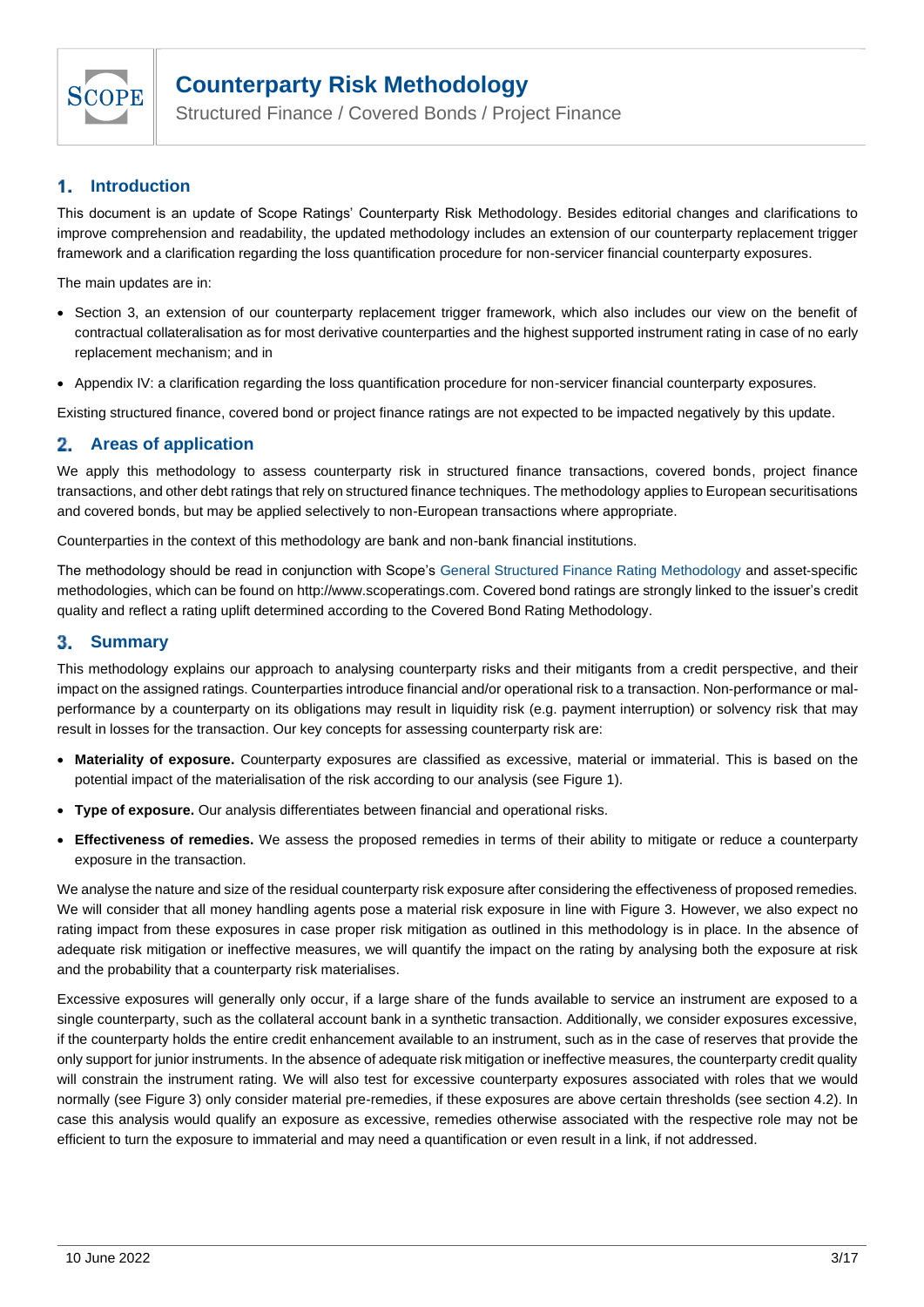Structured Finance / Covered Bonds / Project Finance

<span id="page-3-0"></span>



Source: Scope Ratings

We consider risk exposures excessive if the realisation of the risk results in an instrument rating decline of more than six notches. Exposures are classified as material if the potential instrument rating decline is between one and six notches. Credit risk substitution, such as collateralisation, a guarantee, or a counterparty's replacement are a common way to isolate the transaction's credit risk from the deteriorating credit quality of a counterparty.

Replacement trigger levels identified in our analysis mark the minimum credit quality for a counterparty that we deem sufficient to shield a transaction from counterparty credit risk. These trigger levels build on the current regulatory and supervisory framework for financial institutions (such as bail-in and stronger prudential metrics), which reduces the likelihood of banks to default within a short timeframe.

For material exposures, counterparties that are financial institutions with a minimum credit quality of BBB/S-2 can support the highest achievable rating of AAA on tranches or transactions, while counterparties with a minimum credit quality of B/S-4 can still support the lowest investment grade instrument rating BBB- (see [Figure 2\)](#page-4-2). Counterparties with a minimum credit quality of B-/S-4 can support all non-investment grade instrument ratings, if posing a material exposure. These achievable rating levels are contingent upon appropriate risk substitution triggers and provisions being in place.

When there is no replacement mechanism to mitigate a material counterparty exposure, our analysis will incorporate only the counterparty's credit quality, but still allow for an uplift. We consider counterparties with a minimum credit quality of BB/S-3 to be able to support instrument ratings up to six notches above the credit quality of the counterparty in the absence of a replacement mechanism. Counterparties with a credit quality below BB/S-3 may support instrument ratings up to four notches above the counterparty's credit quality.

Figure 2 also illustrates Scope's criteria to mitigate excessive exposures. In case of no replacement mechanism, the instrument rating will be constrained at the level of the counterparty's credit quality.

If a counterparty is subject to contractual frequent margining to collateralise its net exposure towards the issuer through payments in an issuer account, we account for the reduced exposure<sup>1</sup>. We deem this counterparty capable to support maximum instrument ratings one notch higher than those displayed i[n Figure 2,](#page-4-2) if the counterparty has a minimum credit quality of BB/S-3 and is subject to replacement triggers at the same level. For example, a counterparty with a BBB credit quality subject to i) a replacement at loss

<sup>1</sup> We will review the derivative contracts to ensure that their terms result in an effective and timely reduction of the issuer's exposure to the derivative counterparty. In particular threshold amounts and frequency of the collateral transfer should be reasonable in the context of the transaction size and nature.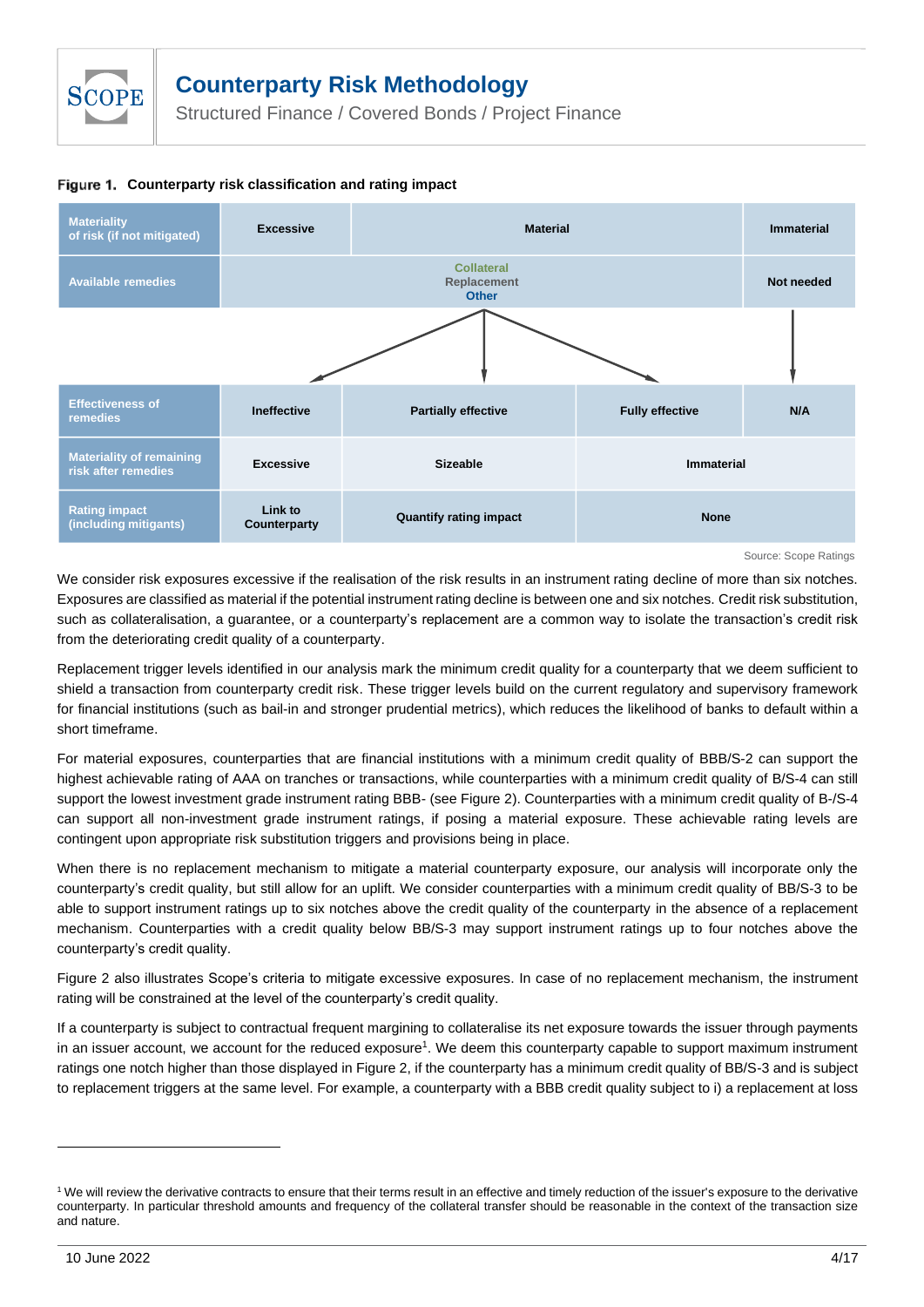

Structured Finance / Covered Bonds / Project Finance

of BB and ii) contractual daily margining, would support instrument ratings up to AA- for material exposures and up to BBB+ for excessive exposures.

<span id="page-4-2"></span>**Replacement triggers for financial counterparties**

| <b>Replacement trigger level</b> | <b>Highest achievable rating</b>          |                                            |  |
|----------------------------------|-------------------------------------------|--------------------------------------------|--|
| (long-term or short-term)        | <b>Material exposure with replacement</b> | <b>Excessive exposure with replacement</b> |  |
| AA and above/S-1+                | AAA                                       | AAA                                        |  |
| $AA$ -/S-1+                      | AAA                                       | AAA                                        |  |
| $A + /S - 1 +$                   | AAA                                       | AAA                                        |  |
| $A/S-1$                          | AAA                                       | AAA                                        |  |
| $A$ -/S-1                        | AAA                                       | AA                                         |  |
| <b>BBB+/S-1</b>                  | AAA                                       | AA-                                        |  |
| <b>BBB/S-2</b>                   | AAA                                       | $A+$                                       |  |
| <b>BBB-/S-2</b>                  | $AA+$                                     | A                                          |  |
| $BB + / S - 3$                   | AA-                                       | BBB+                                       |  |
| <b>BB/S-3</b>                    | $A+$                                      | <b>BBB</b>                                 |  |
| <b>BB-/S-3</b>                   | BBB+                                      | BB+                                        |  |
| $B + / S - 4$                    | <b>BBB</b>                                | <b>BB</b>                                  |  |
| $B/S-4$                          | BBB-                                      | BB-                                        |  |
| $B-S-4$                          | $BB+$                                     | $B+$                                       |  |

Note: Full collateralisation of the exposure will continue to support outstanding ratings, if counterparty substitution is not finalised within 30 days.

The levels outlined in [Figure 2](#page-4-2) relate to financial institutions that are important for the economic and financial system of the relevant country and therefore likely to be resolved if needed. For unregulated financial counterparties, or those not subject to the EU's Bank Resolution and Recovery Directive (BRRD), we determine whether the applicable regulatory body is likely to follow a resolution approach for the entity or whether the entity is likely to fail. If this analysis does not result in a support of similar level, Scope will apply a transaction-specific approach with the aim of assessing the minimum credit quality of a counterparty deemed sufficient to shield a transaction from counterparty credit risk.

#### <span id="page-4-0"></span>4. **Methodology**

### <span id="page-4-1"></span>**4.1 Materiality of counterparty risk as a guiding principle**

Our analysis starts with an assessment of the counterparty exposure and its potential credit impact on the transaction, which we classify as excessive, material or immaterial, following the list in [Figure 3.](#page-5-0) We will assess the counterparty risk exposures of a transaction to other counterparty roles not mentioned in [Figure 3](#page-5-0) on a case-by-case basis.

Excessive exposures generally relate to financial counterparties' obligations and usually result in the rated instrument's credit risk being strongly linked with the respective counterparty's credit quality. In addition to the mitigating replacement clauses of an excessive counterparty, further mitigating measures such as collateralisation support the transition from one counterparty to another, but are often uneconomical.

Material exposures arise from financial or operational risks, even though operational exposures seldom prove to be material. For material exposures, we assess whether proposed remedies can protect the rated instruments or reduce the exposure to nonperformance or mal-performance by a counterparty, or make the likelihood of a performance failure sufficiently remote.

Immaterial exposures do not significantly affect the instrument's expected loss. We deem an exposure to be immaterial if the credit failure or non-performance by a counterparty is sufficiently remote or its consequences would be irrelevant, i.e. would not result in a downgrade of the instrument's rating. Such exposures are excluded from our assessment. Typical examples are financial exposures to payment systems (including central-bank accounts) or clearing houses, certain operational exposures, or some very short-term exposures to high-rated paying agents. However, if a counterparty provides multiple services (financial or operational) whose risks are immaterial individually but material in aggregate, or on which the security's ongoing performance relies too heavily, mitigating measures may have to be as strong as those used for financial counterparties.

Source: Scope Ratings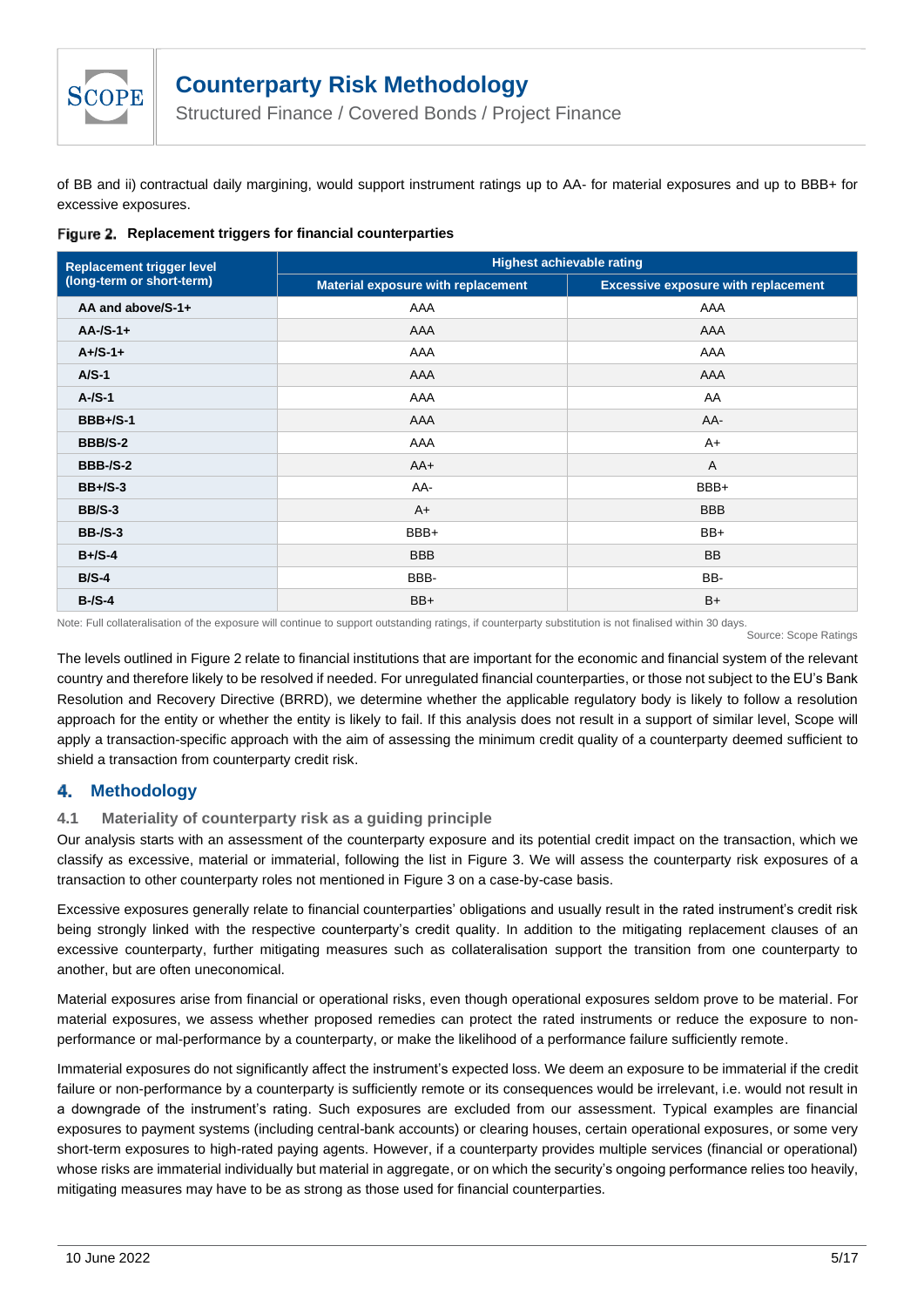

Structured Finance / Covered Bonds / Project Finance

Our counterparty risk analysis also considers concentrations of counterparty roles in a limited number of agents. Such concentrations may result in excessive exposures, even if the individual roles would only show material or even immaterial exposures after remedies.

| <b>Counterparty</b>                                              | <b>Exposure</b>           | <b>Standard</b><br>pre-remedies<br>materiality                             | <b>Potential</b><br>remedies $2,3$                   | Rating trigger to support highest<br>instrument rating (see Figure 2)                                                                                                                                                   | <b>Standard post-</b><br>remedies<br>materiality <sup>4</sup>      |
|------------------------------------------------------------------|---------------------------|----------------------------------------------------------------------------|------------------------------------------------------|-------------------------------------------------------------------------------------------------------------------------------------------------------------------------------------------------------------------------|--------------------------------------------------------------------|
| <b>Derivative</b><br>counterparties                              | Financial                 | Material                                                                   | Collateralisation<br>or quarantee<br>and replacement | • <b>AAA:</b> risk substitution upon loss of<br><b>BBB/S-2:</b><br>Alternatively: guarantee by a suitably rated<br>institution or draw to cash at a suitably rated<br>bank                                              | Compliant:<br>immaterial<br>Else: quantify<br>(including notching) |
| <b>Bank account</b><br>providers                                 | Financial                 | Material                                                                   | Guarantee and<br>replacement                         | • <b>AAA:</b> risk substitution upon loss of<br><b>BBB/S-2:</b><br>Alternatively: guarantee by a suitably rated<br>institution or draw to cash at a suitably rated<br>bank                                              | Compliant:<br>immaterial<br>Else: quantify<br>(including notching) |
| Reserve bank<br>account<br>provider                              | Financial                 | Excessive, for<br>lower tier rated<br>instruments <sup>5</sup>             | Guarantee and<br>replacement                         | • <b>AAA:</b> risk substitution upon loss of<br>$A/S-1$ :<br>(Alternatively: guarantee by a suitably rated<br>institution or draw to cash at a suitably rated<br>bank)                                                  | Compliant:<br>immaterial<br>Else: link to the<br>counterparty      |
| Collateral<br>holding entity<br>in a synthetic<br>securitisation | Financial                 | Excessive                                                                  | Guarantee and<br>replacement                         | • <b>AAA:</b> risk substitution upon loss of<br>$A/S-1$ ;<br>(Alternatively: guarantee by a suitably rated<br>institution or draw to cash at a suitably rated<br>bank)                                                  | Compliant:<br>immaterial<br>Else: link to the<br>counterparty      |
| Liquidity<br>facility<br>providers                               | Financial                 | Material                                                                   | Replacement/<br>draw to cash                         | AAA: risk substitution upon loss of<br><b>BBB/S-2:</b><br>(Alternatively: guarantee by a suitably rated<br>institution or draw to cash at a suitably rated<br>bank)                                                     | Compliant:<br>immaterial<br>Else: quantify<br>(including notching) |
| <b>Servicers</b>                                                 | Financial/<br>Operational | Material                                                                   | Replacement/<br>operational<br>covenants             | Operational covenants specific to the<br>$\bullet$<br>service provided (hot, warm or cold back-<br>up/performance-based triggers); or<br>Rating-based triggers to be considered on<br>$\bullet$<br>a case-by-case basis | Compliant:<br>immaterial<br>Else: quantify<br>(including notching) |
| <b>Paying agent</b>                                              | Financial/<br>Operational | Immaterial, unless<br>there are significant<br>cash-flow<br>concentrations | Replacement/<br>reduction of<br>exposure             | Mitigating covenants specific to the<br>$\bullet$<br>service provided; or<br>Rating-based triggers<br>$\bullet$                                                                                                         | Immaterial                                                         |
| <b>Collection or</b><br>calculation<br>agents                    | Operational               | Immaterial                                                                 | Replacement/<br>operational<br>covenants             | Operational covenants specific to the<br>$\bullet$<br>service provided; or<br>Rating-based triggers to be considered on<br>$\bullet$<br>a case-by-case basis                                                            | Immaterial                                                         |
| <b>Trustee</b>                                                   | Operational               | Immaterial                                                                 | N/A                                                  | N/A                                                                                                                                                                                                                     | N/A                                                                |

<span id="page-5-0"></span>

|  | Figure 3. Standard materiality for certain counterparty roles (non-exhaustive) |  |  |  |
|--|--------------------------------------------------------------------------------|--|--|--|
|--|--------------------------------------------------------------------------------|--|--|--|

Source: Scope Ratings

<sup>&</sup>lt;sup>2</sup> This list includes only the most common remedies. Scope assesses any other remedies available.

<sup>&</sup>lt;sup>3</sup> We only consider guarantees, if they are payable on first demand, unconditional and irrevocable.

<sup>&</sup>lt;sup>4</sup> Quantification would determine the impact on the rating by analysing both the exposure at risk and the probability that an adverse event occurs. Notching would allow the committee to apply a qualitative adjustment on a case-by-case basis.

<sup>5</sup> The credit enhancement for rated instruments with low levels of overcollateralisation may mainly consist of cash reserves, which we would consider an excessive exposure for such lower tier instruments.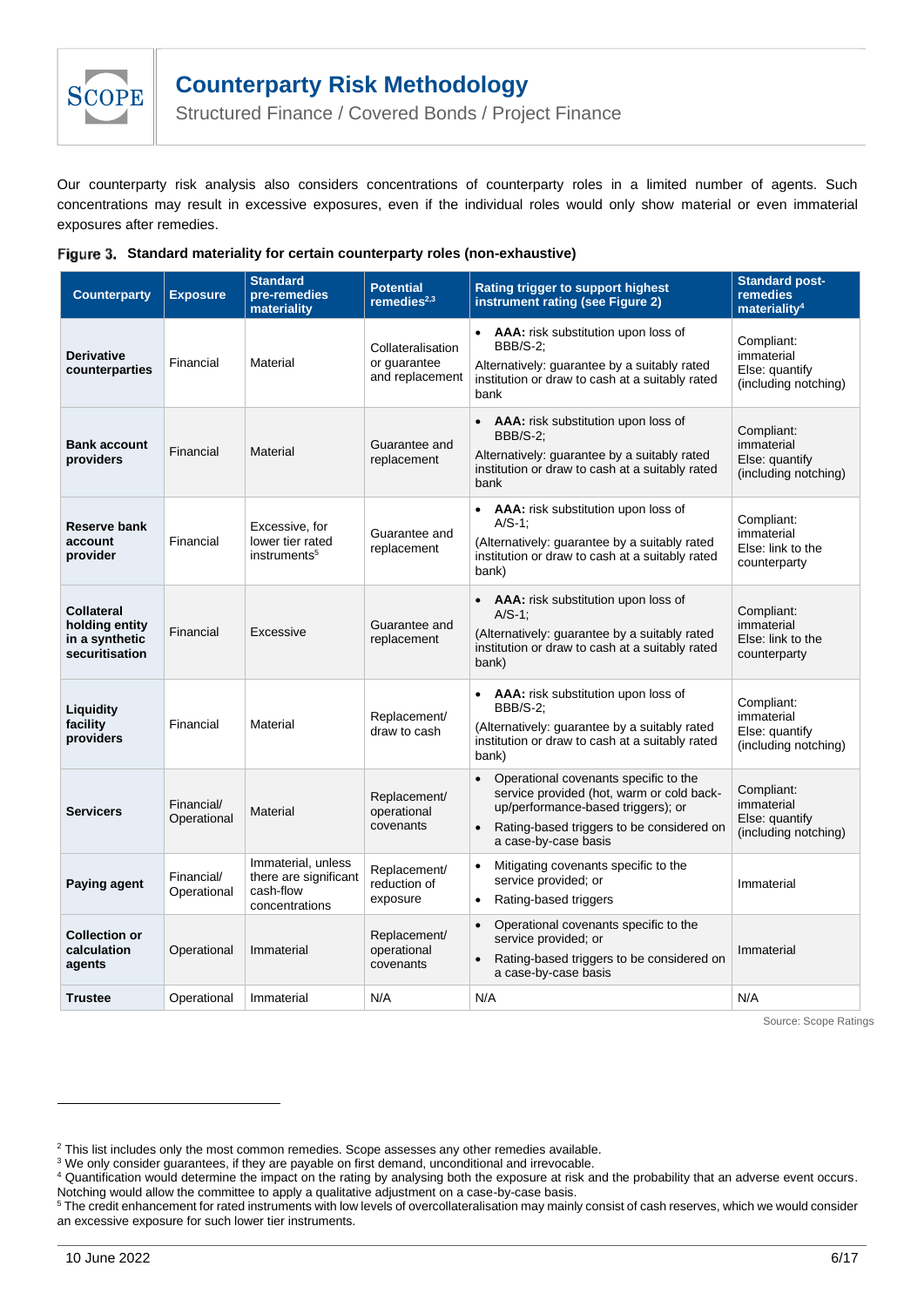

Structured Finance / Covered Bonds / Project Finance

#### <span id="page-6-0"></span>**4.2 Definition of material and excessive counterparty exposures**

Central to the materiality assessment is the likelihood of a counterparty's failure to perform and whether this might significantly impact or even lead to a termination of the transaction. A counterparty exposure with a negative rating impact of seven notches or more – usually under the consideration of structural remedies other than risk substitution triggers – is excessive. A non-excessive counterparty exposure with a negative rating impact – usually under the consideration of structural remedies other than risk substitution triggers – is material.

We test counterparty exposures for excessiveness, if the loss potential associated with a counterparty default would be equivalent to more than 5% of the portfolio balance. For most transactions with market standard counterparty exposures and credit enhancement a rating committee may classify the exposure as material without performing any detailed calculation.

An excessive exposure after the consideration of remedies results in a direct link between the rated instrument and the counterparty in terms of credit quality. For material risk exposures we quantify the additional expected loss from a materialisation of the counterparty risk for the rated instrument, if the proposed remedies are ineffective. Also, some transactions may require the quantification of the additional expected loss from a counterparty failure to factor for example replacement or hedge settlement losses into the correct positioning of the instrument rating below the maximum achievable rating, irrespective of the materiality. The calculation would apply the principles as outlined in [Appendix IV.](#page-15-0) A direct link of the rated instrument to the counterparty credit quality can also be applicable in case of material exposures as a fall-back option.

#### <span id="page-6-1"></span>**4.3 Transaction-specific assessment of remedies**

Our assessment of materiality, counterparty types and proposed remedies begins with the following analytical framework. The transaction's proposed risk-mitigation features guide our analysis, reflecting:

- Contractual provisions in the documentation;
- The maximum net amount of a financial obligation at risk;
- The maximum duration of the exposure to the counterparty;
- The level of disruption caused in the transaction by an operational failure;
- The complexity of the relevant counterparty role;
- The availability of alternative service providers as well as the functioning and depth of relevant markets; and
- The current credit quality assessment, including its rationale and outlook on the counterparty.

The transaction-specific view reflects our opinion that such risks may still affect the transaction in times of stress, even if legally binding remedies are in place. Originators are not always able to find adequately rated or willing counterparties. Further, replacement tends to take longer than contractually agreed, especially in times of general stress.

We distinguish between financial and operational counterparties. Non-performance on a financial obligation can have an immediate credit impact, demonstrating that constant performance by a financial counterparty is essential to ensure timely and full payment to noteholders.

Typical financial counterparty exposures include bank accounts, liquidity facilities, derivative counterparty exposures, and guarantors. Derivative obligations are especially likely to pose considerable counterparty risk and are harder to replace than other types of financial obligations. Additional mitigants such as collateralisation are often required to facilitate replacement and thereby prevent the transaction's credit quality being affected.

Collateral can mitigate financial counterparty risk in full as long as new credit risks are not introduced. In some cases, the high cost of collateralisation or the standardisation of financial obligations with limited replacement costs usually results in the counterparty's removal from the transaction.

Replacement triggers mark the minimum credit quality of a counterparty that we deem sufficient to shield a transaction from counterparty risk. The trigger levels we identify build on the current regulatory and supervisory framework for banks and the resulting limited likelihood for banks to default over the short term (see als[o Appendix II\)](#page-13-1). For example, financial institutions with a minimum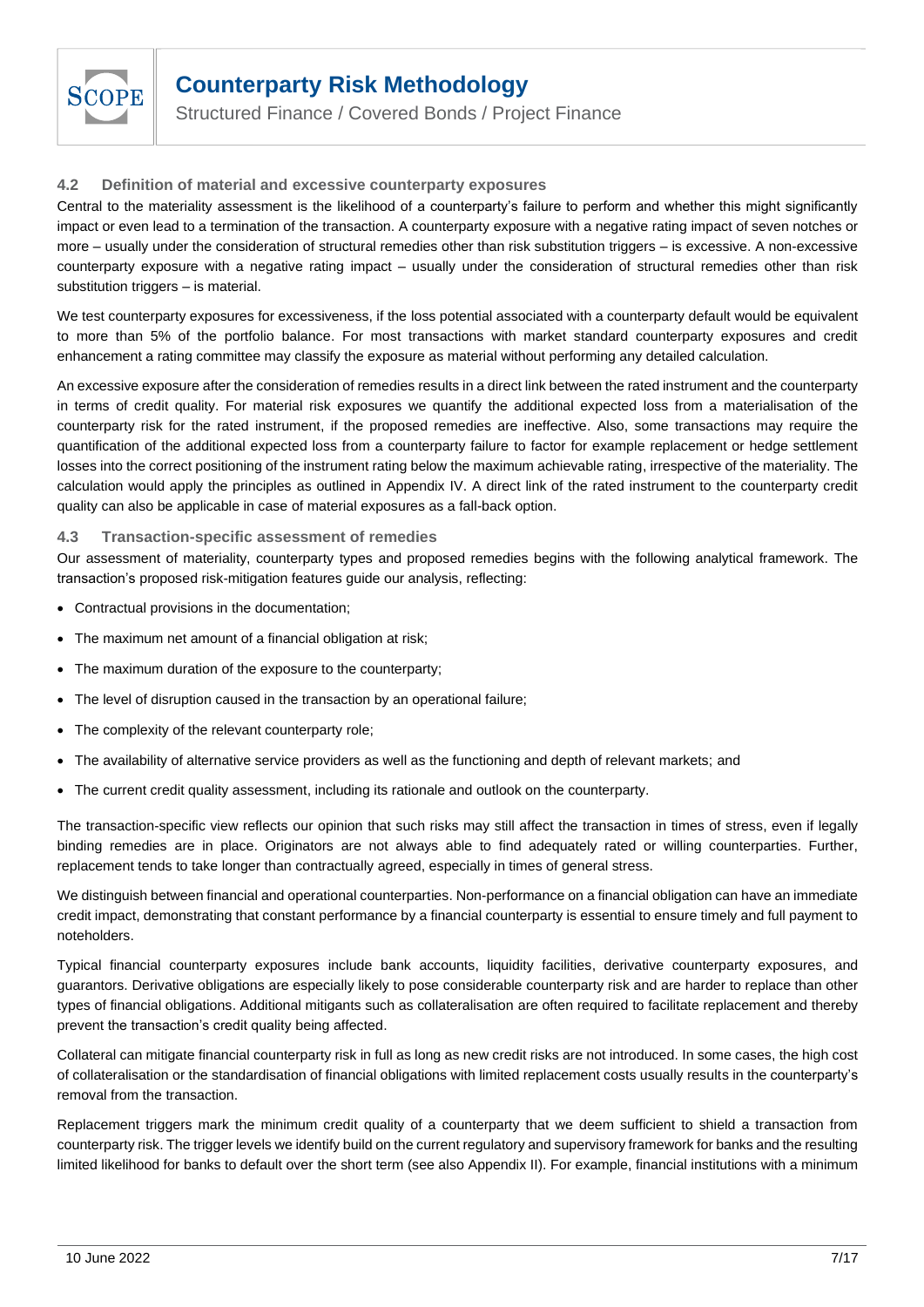

Structured Finance / Covered Bonds / Project Finance

credit quality of BBB, combined with appropriate risk substitution triggers, can support the highest rating of AAA on a structured finance transaction (see [Figure 2\)](#page-4-2).

We consider intraday or overnight exposures to financial counterparties such as the paying agent as immaterial, even in the absence of a mechanism to replace the counterparty. Longer-term exposures, however, can only be considered immaterial if the replacement language in relation to a counterparty accords with the principles featured in [Figure 2](#page-4-2) and [Figure 3.](#page-5-0) If that is not the case, we may quantify the additional expected loss by applying the principles as outlined i[n Appendix IV.](#page-15-0)

Counterparty obligations that introduce mainly operational risks can still pose financial risks (i.e. liquidity and solvency) in the event of non-performance. These risks are generally mitigated through pre-arranged operational remedies, such as back-up agents, procedures to redirect payments, regular cash sweeps, or the availability of a 'hot' back-up service provider (see [Appendix I\)](#page-10-0).

Our rating communication generally provide a list of the relevant financial and operational counterparties, detailing their roles as well as the usual remedies to mitigate identified risks and our opinion on the adequacy of these remedies. We disclose any alternative considerations or assumptions made on a specific transaction.

#### <span id="page-7-0"></span>**4.4 Financial counterparties**

#### <span id="page-7-1"></span>**4.4.1 Definition of financial counterparties**

Financial counterparties provide financial services related to securitisation. They include credit enhancement providers, liquidity providers, account banks (where collections or reserve funds are held) and derivative counterparties.

We determine the materiality of the exposures and assess remedies implemented by the transaction. Adequate remedies include pre-funding or draw-to-cash provisions in the case of liquidity facilities or other easy-to-collateralise exposures. In our view, remedies are effective only if executed within 30 calendar days and the bank accounts to which cash is transferred are in line with eligibility expectations. This also assumes the draw-to-cash provision is legally sound, determined as part of our bankruptcy remoteness analysis.

#### <span id="page-7-2"></span>**4.4.2 Effective remedies for material or excessive exposures to financial counterparties**

In cases where the exposure is not immaterial, the following remedies (see [Figure 2\)](#page-4-2) may be appropriate:

- Financial institutions rated above the replacement levels in [Figure 2](#page-4-2) can support instrument ratings up to eight notches higher than their own credit quality, if their role is subject to a corresponding replacement provision. The respective uplift granted depends on i) the rating level at which the replacement is triggered and ii) the pre-remedies materiality of the exposure. For example, if a counterparty role foresees a counterparty replacement at loss of BBB/S-2, a financial institution, rated at least BBB/S-2, to which the issuer has a material exposure can support a maximum instrument rating of up to AAA.
- Contractual provisions detail the actions following a downgrade of the counterparty below the replacement level. Scope considers such provisions effective mitigants to counterparty risk, if institutions agree to replace themselves with an eligible counterparty or obtain unconditional, irrevocable and first demand guarantees from another eligible entity within 30 days. If such remedies are not implemented within that timeframe, the institution should post collateral from that day until replacement is completed, at a level that covers the next payment obligation, the current mark to market of the exposure, and a buffer capturing the volatility of the exposure up to its next valuation.
- Contractual replacement provisions also may nominate an independent third party, in addition to the counterparty, that has both the responsibility and ability to find and effect a replacement.
- For the most critical roles, outgoing counterparties agree upfront to cover counterparty replacement costs.
- The incoming counterparty assumes similar obligations and commits to the same remedies as the outgoing counterparty.
- Counterparties have the same operational capabilities to fulfil contractual obligations.

Counterparties whose ratings are close to a rating trigger will not lead the instrument's rating to be placed 'under review for downgrade'. If a trigger has been breached and no replacement is found within the applicable timeframe, we consider efforts undertaken by the transaction's agents and the rating implications of the remaining counterparty exposure on a case-by-case basis.

Collateralised derivative counterparty obligations are considered secured liabilities in the context of the resolution regime (see [Appendix II](#page-13-1) for a typical bail-in waterfall). The ranking of secured liabilities in the bail-in waterfall, combined with the remote likelihood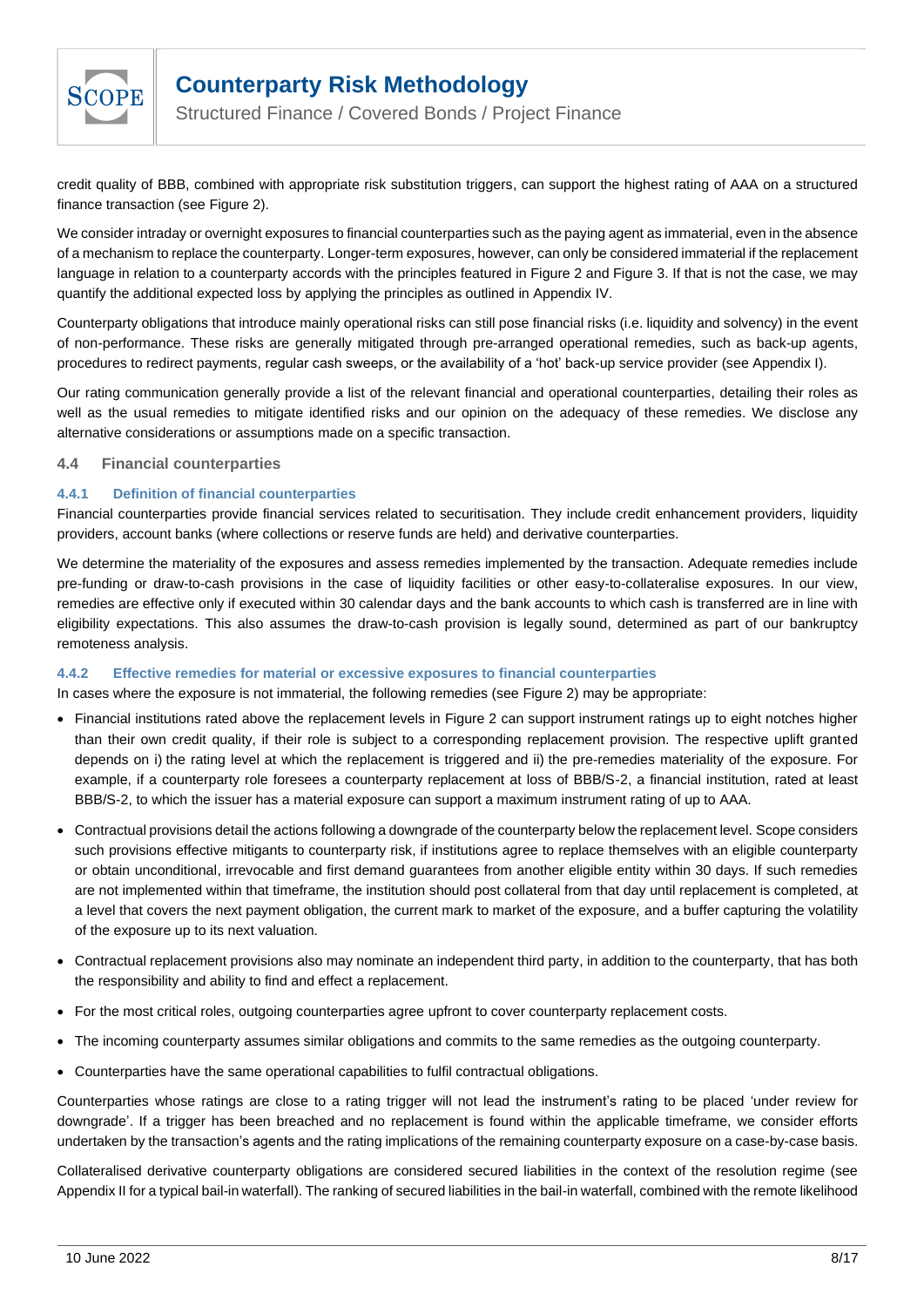

Structured Finance / Covered Bonds / Project Finance

of a bank failing to provide services during a resolution at the proposed trigger levels, can support the corresponding rating levels of the instrument without introducing undue risk. Other financial obligations owed to or provided by financial institutions that are subject to a resolution regime are ranked differently in a bail-in scenario but retain a very remote risk of being bailed in, similar to derivative obligations. We therefore envisage the same rating trigger for all financial obligations.

We may take a transaction-specific approach and, under certain situations, may not directly apply the principles highlighted in [Figure 2.](#page-4-2) For financial counterparties that are not regulated as banks or not subject to BRRD, we assess whether the applicable regulatory body is likely to apply resolution to the entity or whether the entity is likely to fail.

#### <span id="page-8-0"></span>**4.5 Servicer risk**

A servicer that fails to perform can expose a transaction to additional losses, create liquidity risks for the transaction, or both.

#### <span id="page-8-1"></span>**4.5.1 Servicer transferability**

Upon a servicer disruption event, the continuity of cash flows and payment to noteholders depend on the effectiveness and speed with which servicing activities are transferred to a new servicer. We assess servicer transferability risk by examining: i) the presence of either a back-up servicer or back-up servicer facilitator appointed at closing; ii) the complexity of the servicing activities; iii) the availability of suitable potential replacements; and iv) the legal framework's potential to inhibit or delay the transfer process.

We evaluate whether servicer replacement would be practical and analyse the strength and clarity of replacement provisions. An effective back-up servicer arrangement typically involves regular access to the securitised portfolio database and a clear contractual commitment to adequately replace the servicer following a termination event. A back-up servicer facilitator also mitigates, although to a lesser extent, the risk of servicer disruption by assisting the issuer in finding a replacement. The effectiveness of this provision depends on the back-up servicer facilitator's expertise and market knowledge, as well as the availability of suitable providers. It is more challenging to replace servicers specialised in asset classes like non-performing loans or operational leasing with ancillary services, as these areas tend to have fewer market participants and require more time for new servicers to become fully operational. Finally, we consider the jurisdiction's legal environment to assess potential impediments for the transfer of servicing activities, such as data protection laws.

#### <span id="page-8-2"></span>**4.5.2 Liquidity risk when a servicer is replaced**

A servicer disruption event poses liquidity risk for the transaction as the portfolio may remain unserved for a prolonged period. Servicer replacement can be time-consuming for reasons such as a lack of alternatives in the market, operational problems in accessing payment information on credits and obligors, and the operational complexity of migrating certain processes to a new platform. In certain cases, a servicer's failure may create more loan delinquencies if collections cannot be undertaken.

Liquidity risk is usually mitigated by structural features such as cash reserves, liquidity lines, portfolio principal collections available to pay senior fees and interest on notes, or the frequent transfer of collections into the issuer's account from the servicer's account. We also assess the risk that senior fees and expenses deplete available liquidity and thus leave the rated instrument unprotected. For more details refer to [Appendix I](#page-10-0) and [Appendix III.](#page-14-1)

#### <span id="page-8-3"></span>**4.5.3 Resolvable financial institutions as servicers**

Resolvable financial institutions are more likely to continue as a going concern and honour operational obligations in the event of financial impairment, at least for the duration of a resolution. Bank resolution frameworks comparable to that in Europe can provide comfort that structural features in a securitisation can be implemented before counterparty risk materialises. This view particularly applies when the servicer causing the disruption is a resolvable bank.

Nevertheless, securitisation transactions may feature unrated servicers that are also less regulated than banks are. A jump to default of such servicers would result in extra losses for investors or temporary payment interruption. We evaluate such servicers in terms of their initial viability, alignment of interests with the transaction, and performance incentives.

#### <span id="page-8-4"></span>**4.5.4 Servicer commingling risk**

Commingling risk arises when the issuer's cash is mixed (commingled) with the servicer's and deposited in an account under the servicer's name. The materiality of this risk depends on several factors including: i) the credit quality of the servicer; ii) the legal framework under which the servicer performs its function; iii) whether the servicer operates with pledged accounts, such as escrow accounts, and the funds on these accounts benefit from a segregation right in case of a servicer default under the jurisdictionspecific insolvency law; iv) the ease with which collections can be redirected into the issuer's account upon a servicer event (e.g.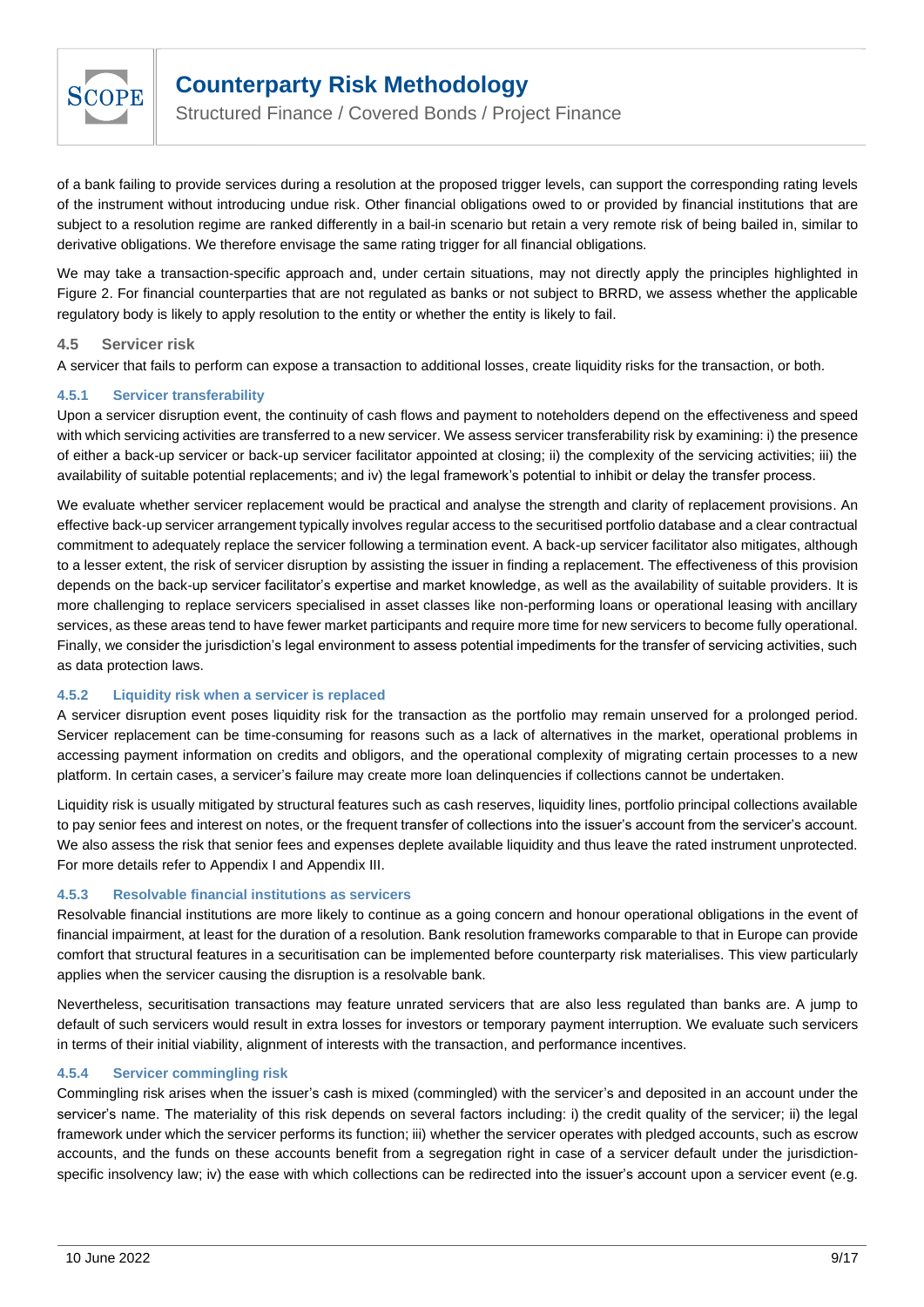

Structured Finance / Covered Bonds / Project Finance

direct debits); v) the duration of servicer holding periods based on cash sweep frequency; and, generally, vi) the receivables' characteristics, which determine the amount and potential clustering of collections around certain dates.

We consider whether structural protection features, such as a dedicated commingling reserve or third-party guarantee, are effective at delinking the transaction from servicer commingling risks. An example is a reserve account in the issuer's name that covers collections over a stressed servicer holding period. Servicer exposures that cannot be delinked from the transaction will be considered in our analysis. For more details, see [Appendix III.](#page-14-1)

#### <span id="page-9-0"></span>**4.6 Other counterparties**

The operational failure of counterparty agents that result in their non-performance or mal-performance may also be disruptive for the transaction, even if the issuer has no financial exposure to such parties. A swift replacement of such counterparties can shield the transaction from additional risk. Such counterparties include collection agents, paying agents, calculation agents, trustees, asset managers and special servicers/agents.

We analyse the risk of operational disruption in the context of the transaction, focusing on the agents' track records, economic incentives and operational standards, including standard of care and general liability standards. We also evaluate whether replacing the agent would be practical and analyse the strength and clarity of replacement mechanisms in the transaction. The analysis also considers the existence of fees covering not only an agent's replacement at a potentially higher cost but also the party tasked with finding it.

When such counterparties are rated, rating-based replacement triggers can simplify the monitoring of credit impacts for the rated notes, but may affect other remedies (see following section: [Credit quality assessment of counterparties\)](#page-9-1).

#### <span id="page-9-1"></span>5. **Credit quality assessment of counterparties**

To measure the counterparty risk we rely on our ratings (public or not) which are monitored over the life of the transaction.

If we have not rated the counterparty, our counterparty risk analysis can also incorporate public ratings from a regulated and supervised credit rating agency. We may adjust these ratings as needed.

If a counterparty that poses material counterparty risk has no rating from a regulated and supervised credit rating agency (including Scope) or other credit quality-relevant information, we will either be unable to rate the transaction or limit achievable ratings to the range below BBB-.

Rating-based counterparty replacement triggers can simplify the monitoring of credit impacts for the rated notes. Clear, transparent, independently monitored and enforceable covenants referencing financial or operational triggers may also shield other counterparty exposures from impacting the credit quality of the notes.

Similarly, risks arising from unrated counterparties may be structurally mitigated without having to refer to ratings. For example, provisions for daily cash sweeps (immaterial when considered individually) into an account under the issuer's name can mitigate commingling risks, but are only effective if the account is shielded in line with expectations for general financial counterparties. Other remedies include additional credit enhancements, liquidity facilities, and payments made into a lockbox account that limits servicer access and ensures money is transferred to an eligible deposit account.

The above illustrates that we do not expect one-size-fits-all remedies but consider financial and operational covenants tailored to a specific transaction[. Appendix I](#page-10-0) and [Figure 3](#page-5-0) provide some examples and rationales for this.

Other breaches of proposed financial or operational covenants by a counterparty should, within 30 days, result in a contractual requirement for that counterparty to:

- be replaced with another eligible counterparty<sup>6</sup>; and
- provide additional mitigants such as eligible guarantees or a liquidity facility or redirect collections directly to the issuer's bank account.

<sup>&</sup>lt;sup>6</sup> The provisions for the replacement period in [Appendix I](#page-10-0) apply, should the replacement not conclude within 30 days.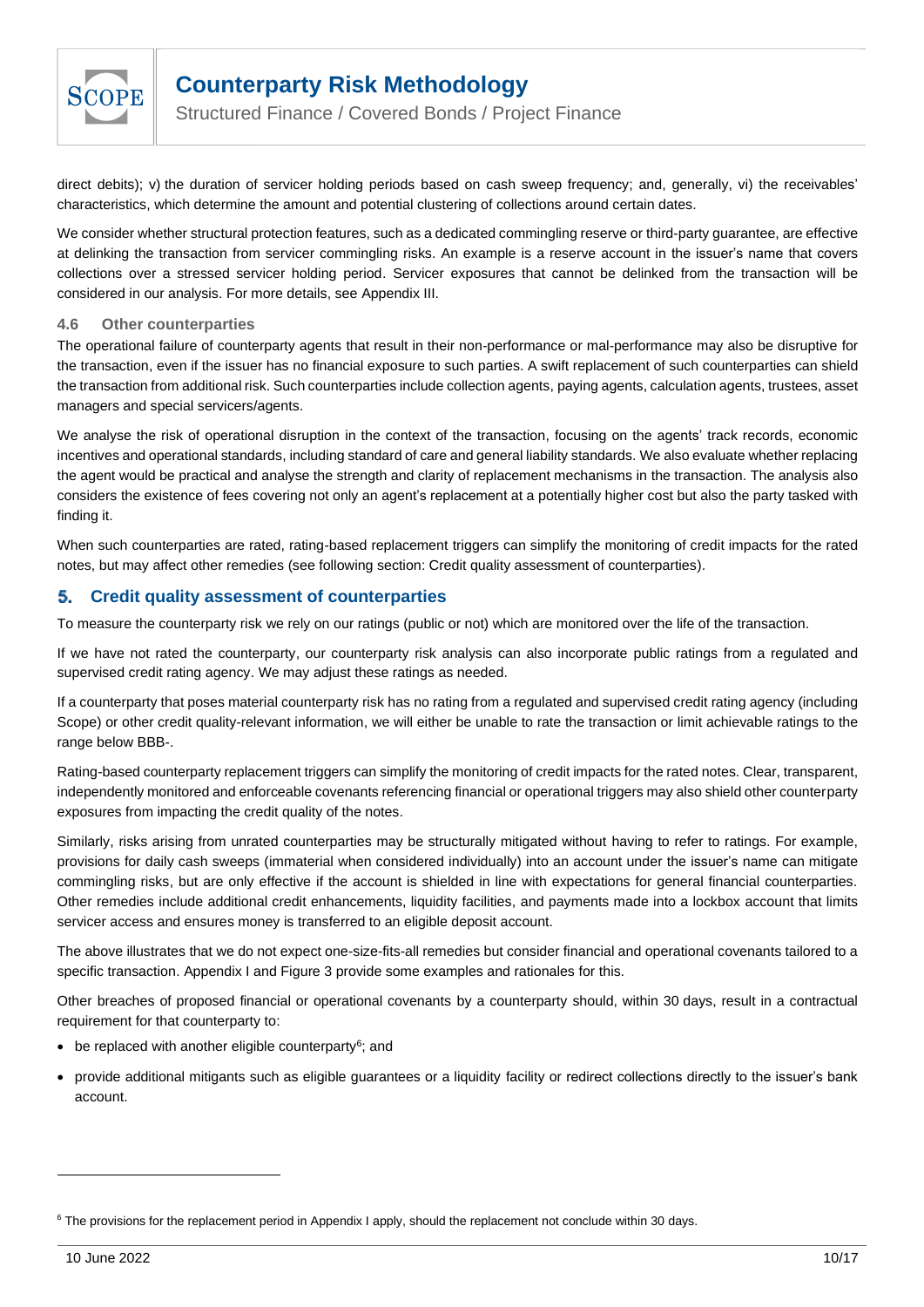

Structured Finance / Covered Bonds / Project Finance

## <span id="page-10-0"></span>**Appendix I. Definitions and applicable conventions**

#### **General convention**

We compare the issuer's or arranger's remedies with this methodology to establish a rating opinion. Transaction parties may provide the same mitigants as presented in this document but are not obliged to follow this methodology.

#### **Replacement commitment**

A pre-commitment by the service provider to transfer its tasks to another eligible party can protect the securitisation against a deterioration in the service provider's credit quality. Upon a breach of obligations, the service provider would need to transfer its exposure to another eligible party, on the same terms, to ensure there is no credit impact on the rated debt. A service provider can agree to either find a replacement within a predetermined period or obtain a guarantee from an entity with adequate credit quality.

External accounts are provided by banks. The costs to maintain issuer bank accounts are similar between countries and banks. The replacement provision does not need to rest with the original bank account provider to enable a transaction to achieve the highest rating, as long as the issuer or trustee ensures bank accounts are held with eligible financial institutions.

#### **Replacement period**

Trigger levels to replace a counterparty are set to ensure the counterparty can provide services without exposing investors in rated debt to the potential for a resolution or moratorium of a regulated bank or insolvency of the service provider. A replacement period of 30 calendar days for uncollateralised exposures can, in our view, ensure an orderly transfer and prevent operational risks. A credit impact can even be prevented if the exposure is sufficiently collateralised after 30 days, as long as the counterparty is replaced within 60 calendar days. In the meantime, the provision of sufficiently detailed information would ensure there is no credit impact.

#### **Other replacement triggers based on financial and operational covenants**

Not all parties providing services to a transaction are rated financial institutions. In the case of such unrated and primarily operational service providers, remedies can take the form of financial or operational covenants. We assess whether the proposed financialratio-based or operational triggers, typically independently verified, can substitute for credit-risk-based triggers aimed at reducing service or payment disruption risk.

We assess proposed covenants in the context of the transaction as replacement may create new sources of risk. Replacing smooth processes at an incrementally higher risk may even be preferable to switching service providers, as the latter is likely to cause disruption.

#### **Financial and operational covenants**

### **Covenants addressing liquidity risk**

Daily cash sweeps to eligible bank accounts in the issuer's name enhances the available liquidity and can largely isolate a transaction from commingling risk arising from collection agents or other service providers receiving cash on behalf of the issuer.

Our minimum requirement for liquidity coverage in a transaction is outlined in our General Structured Finance Rating Methodology.

#### **Covenants addressing solvency risk**

For unrated entities, we believe replacement triggers based on operational performance are better at limiting risks than those based on default events. This reflects insolvency administrators' preference to preserve functions that generate recurring income. Disruptions to operational performance are more easily mitigated for standardised assets as long as back-up servicers are identified in the initial stage. 'Cold' or 'hot' back-up servicers are one solution, depending on the complexity of the assets or the servicing process. Regular confirmation of positive net cash flow, along with regular audits by reputable firms, can provide additional comfort on the servicer's solvency.

We generally distinguish between 'cold', 'warm' and 'hot' back-up servicers. The categorisation indicates the readiness and speed with which they take over servicing a portfolio. Whereas a cold back-up servicer only receives a back-up of the data file, hot back-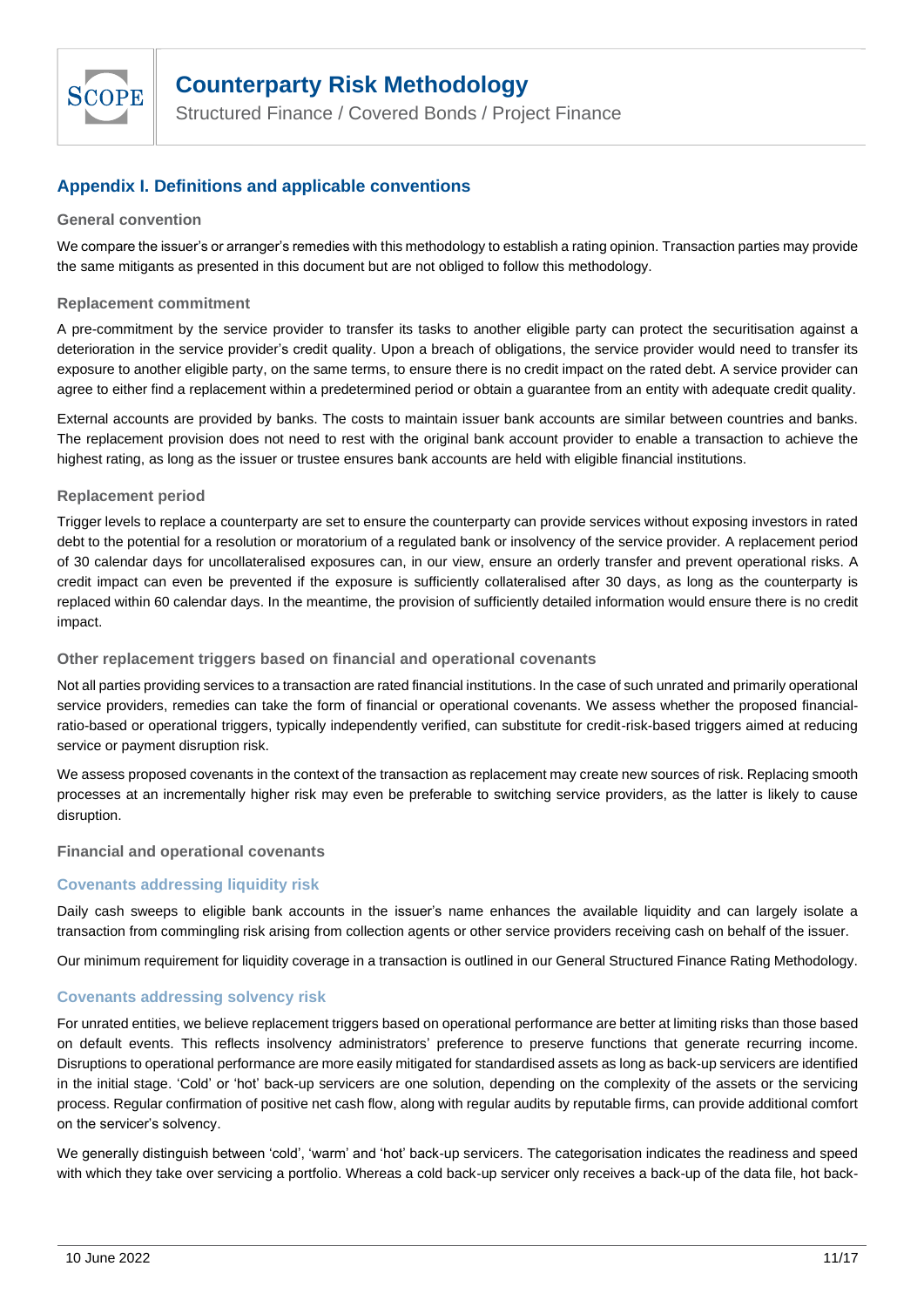

Structured Finance / Covered Bonds / Project Finance

up servicers already incorporate the relevant obligor data in their systems, perform parallel processing, and have established procedures to ensure a replacement can be deployed within days rather than weeks.

#### **Other operational covenants**

We evaluate proposed operational provisions in the context of the relevant third-party servicing market, successful past transfers, and the amount of servicing fees. We also assess whether regulatory or consumer-protection requirements could hinder timely replacement.

Other operational covenants include:

- Pre-approved forms for debtor notification to ensure timely perfection of interest as well as contractual obligations to redirect payments upon a breach of pre-defined triggers.
- A contractual provision for regular updates on pool and debtor data including specified data back-up provisions (to trustee).
- Public ownership with a strong governance and operational track-record, as well as restrictions on changes to ownership structure or business strategy.

#### **Issuer/transaction bank accounts**

Typically, sums used to repay the notes transit through bank accounts held with one or more banks. The repayment of notes may therefore be affected by the insolvency of these banks. Banks, while highly regulated, are not bankruptcy-remote like typical specialpurpose entities. Account balances can be temporarily blocked or even lost if a bank is placed under moratorium, restructured or declared bankrupt by regulators. We are more likely to assign a high rating if the transaction adequately protects investors from the risk of their money being trapped or lost.

Our assessment on the effectiveness of replacement triggers accounts for the importance of the bank account to the transaction.

In certain jurisdictions, structural mitigants (e.g. investments in highly rated liquid securities with no additional risks) or legal mitigants (trust or custodian accounts) can isolate funds against an insolvency of the institution providing accounts for the transaction. A detailed legal review of such structures can reveal potential issues regarding full and timely access to such funds.

#### **Collection accounts for servicers**

The transaction usually ensures that funds are transferred to the bank account of the originator, seller or servicer before they are remitted to the issuer account. Noteholders can be exposed to payment interruption and/or commingling risk if an originator/seller or servicer has liquidity problems or becomes insolvent. We assess this risk by examining general legal provisions (including the required consent from or notifications to obligors), operational covenants, additional transaction-specific structural mitigants, or the counterparty's credit risk.

#### **Liquidity facilities**

Liquidity facilities typically ensure the timeliness of payments to noteholders. They do not provide credit support, but mitigate timing mismatches or payment disruptions arising from the default of other counterparties or borrowers.

Terms and conditions can indicate the ability to renew a facility and how much this would cost. Unless fully collateralised, accounts are opened at the transaction's inception. A facility not renewed as expected would become fully drawn by its expiry.

We regard as excessive any exposure to liquidity facilities that provide very substantial amounts or very material credit support to a transaction, typical for asset-backed commercial paper conduits. If the liquidity facility is essential to the transaction, we typically link the transaction to the credit risk of the liquidity provider.

#### **Paying agents**

Paying agents distribute funds to noteholders. Their non-performance could delay payment, but the risk is typically limited as funds are held for only short periods, usually one or two days. Choosing counterparties with a proven record and experience can mitigate this form of operational risk. We determine whether counterparties have a solid credit profile and whether transaction documents outline likely remedial actions if a counterparty can no longer perform its functions.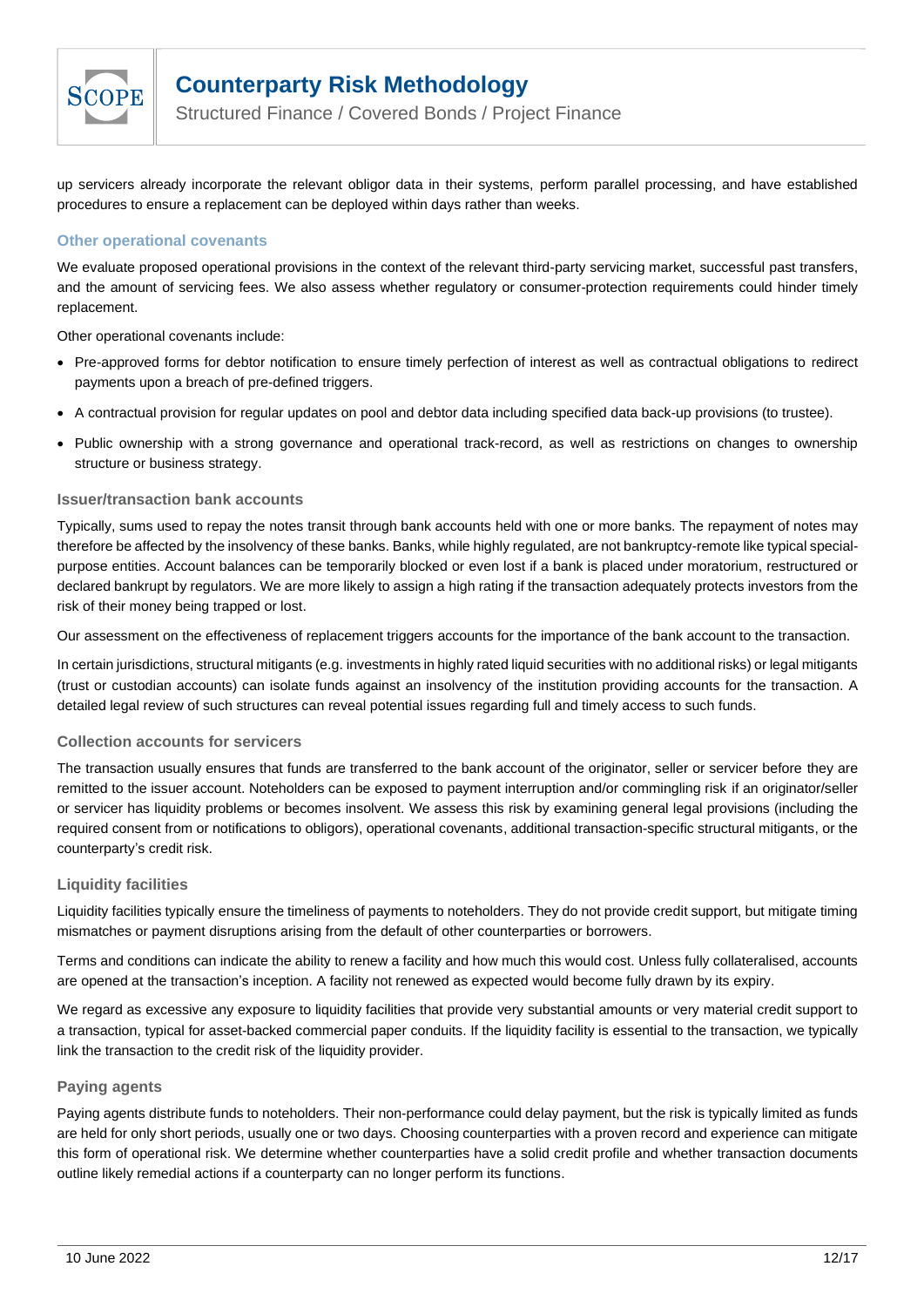

Structured Finance / Covered Bonds / Project Finance

#### **Calculation agents**

Structured finance issuers, due to their typical set-up as special-purpose vehicles, typically rely on calculation agents to value derivative exposures. These valuations establish potential collateralisation needs under contracts and can be provided by a large number of counterparties. The risk of non-performance is generally tolerable as derivative counterparties can generally be replaced.

#### **Cash administrators or cash managers**

Cash administrators typically manage short-term investments during payment periods and only act as an agent for the transaction based on procedures outlined in the transaction documents.

Usually, this counterparty introduces operational risk only (i.e. not credit or liquidity risk). Choosing counterparties with a proven record and experience in the functions they are commissioned for can prevent this risk from materialising.

#### **Servicers**

Securitisation issuers are typically set up as special-purpose vehicles that rely on banks or corporations to manage relationships with obligors, monitor their performance, and enforce the obligation when necessary. We evaluate the proposed covenants for servicers in the context of the level of standardisation in processes, systems and their scalability. Other important considerations are the portfolio composition by product or asset type, the remittance form used (direct debit or transfers) and payment characteristics (amortising or bullet). We also account for soft factors when determining the effectiveness of proposed remedies, through our qualitative assessment that examines governance, service practices or franchise size, among other factors (see previous section: Other replacement triggers based on financial and operational covenants).

#### **Commingling risk**

Commingling risk mainly occurs when the servicer commingles collections from one entity with its own funds. Se[e Appendix III.](#page-14-0)

### **Originator set-off**

Set-off may be invoked by a debtor that holds a monetary cross-claim against the seller or originator. In this case, the debtor could be released from honouring the creditor's claim up to the amount of the cross-claim. Set-off might vary significantly by jurisdiction, asset class and transaction structure.

Set-off exercised by a debtor on an asset may either substantially reduce or cancel out the enforceable claim, i.e. the proceeds payable to the issuer. Where such cross-claims exist or are likely to come into existence, we examine whether potential offsetable amounts are crystallised or only will be crystallised upon future actions like a future notification of the sale. Also we review documents relating to the assets whether there are waivers of set-off and whether these are valid under the relevant jurisdiction. In case such waivers are not agreed or recognised by the applicable jurisdiction, we assess whether the structure has features that could mitigate the negative impact of set-off.

Otherwise, we evaluate whether the originator's credit risk must be factored into the rating. If mitigation does not take the form of an appropriately sized reserve or similar measures, but rather of indemnities or substitution rights granted by the originator, we evaluate whether those indemnities or substitution rights affect the true sale of the securitised asset.

Set-off may also create challenges for the structure if invoked by transaction parties other than the debtors of claims generated by the asset, for example, the account bank. In this case, we examine how set-off is treated in the transaction documents, as mentioned below, and how it affects the structure.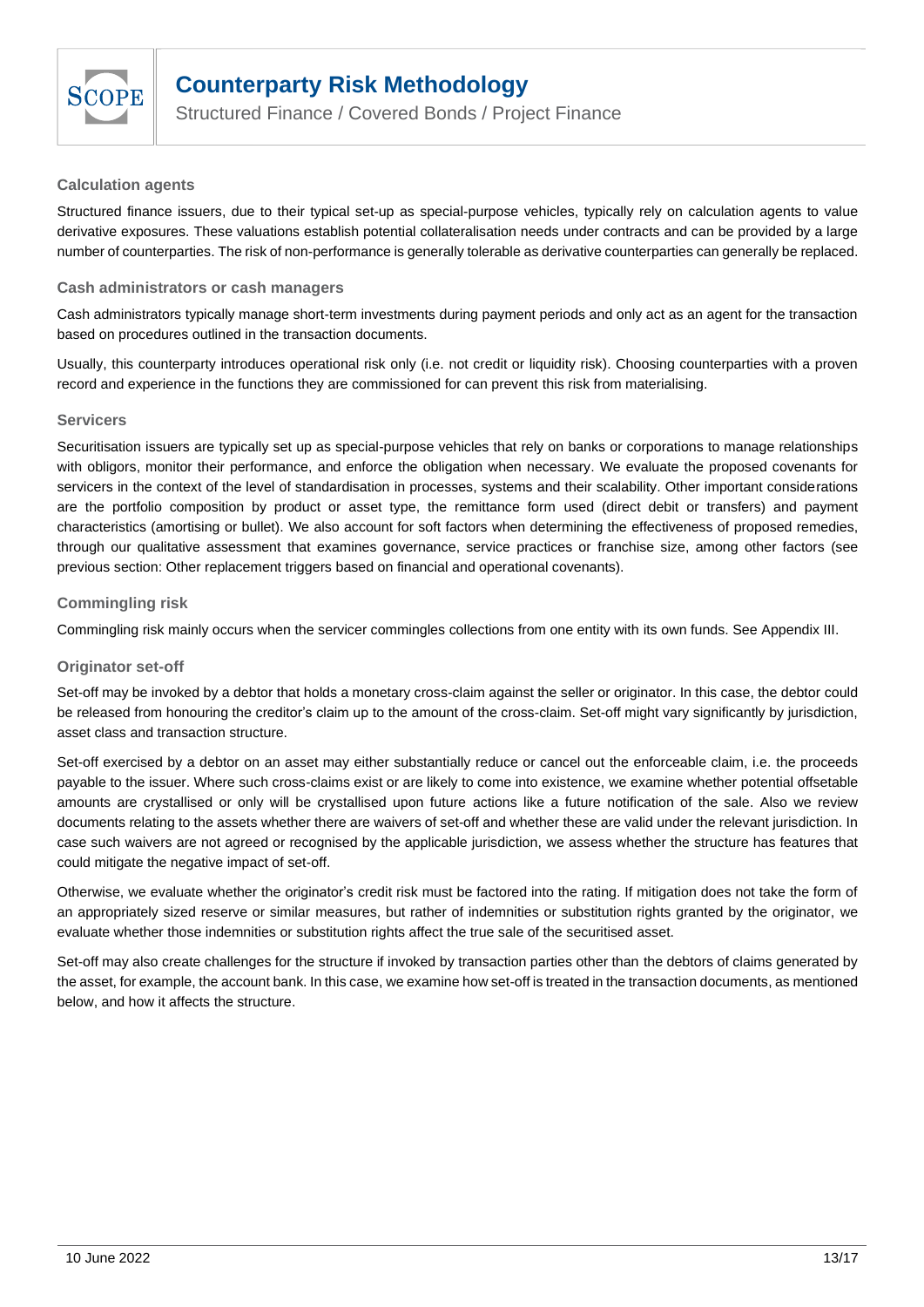

<span id="page-13-1"></span>Structured Finance / Covered Bonds / Project Finance

## <span id="page-13-0"></span>**Appendix II. Bail-in waterfall for bank obligations (subject to resolution)**

Regulatory and supervisory oversight, as well as additional regulations, enable a more differentiated view on bank counterparties that provide services for structured finance transactions. One such cornerstone is the EU's Bank Resolution and Recovery Directive (BRRD), which ensures banks can be resolved using available funds (bail-in) rather than through external support (bail-out).

Proactive regulation and supervision help to contain the speed of a negative migration timing, effectively avoiding a jump to default of such banks. Even if a resolution were to occur, counterparty obligations covered under these criteria would constitute either secured liabilities (such as derivatives subject to margining) or senior unsecured debt as defined by the BRRD. Given the ranking of counterparty obligations in the bail-in waterfall, we believe these to be either initially excluded (derivative obligations) or to have a remote ranking in the order of bail-in – although not the most remote (covered bonds are excluded from bail-in).

#### Figure 4. Bail-in waterfall for banks subject to a resolution regime

| Order of bail-in in resolution (for EU banks)                                           |
|-----------------------------------------------------------------------------------------|
| 1. Equity                                                                               |
| 2. Additional Tier 1                                                                    |
| 3. Tier 2                                                                               |
| 4. Other subordinated debt                                                              |
| 5. Senior unsecured debt included in MREL and/or TLAC                                   |
| 6. Other senior unsecured debt and non-preferred deposits (wholesale and institutional) |
| 7. Preferred non-insured deposits (individuals and SMEs)                                |
| 8. Deposit quarantee scheme (for insured deposits)                                      |

Source: Scope Ratings

Further supporting regulations are yet to be finalised and we recognise that various supervisory authorities in EU member states may deviate in their regulations<sup>7</sup>. We will adapt the criteria to reflect these variations depending on the individual circumstances.

 $<sup>7</sup>$  For example, new regulations in EU member countries might have implications on the effective ranking of eligible liabilities, which might have</sup> implications on our view of the appropriate level of replacement thresholds.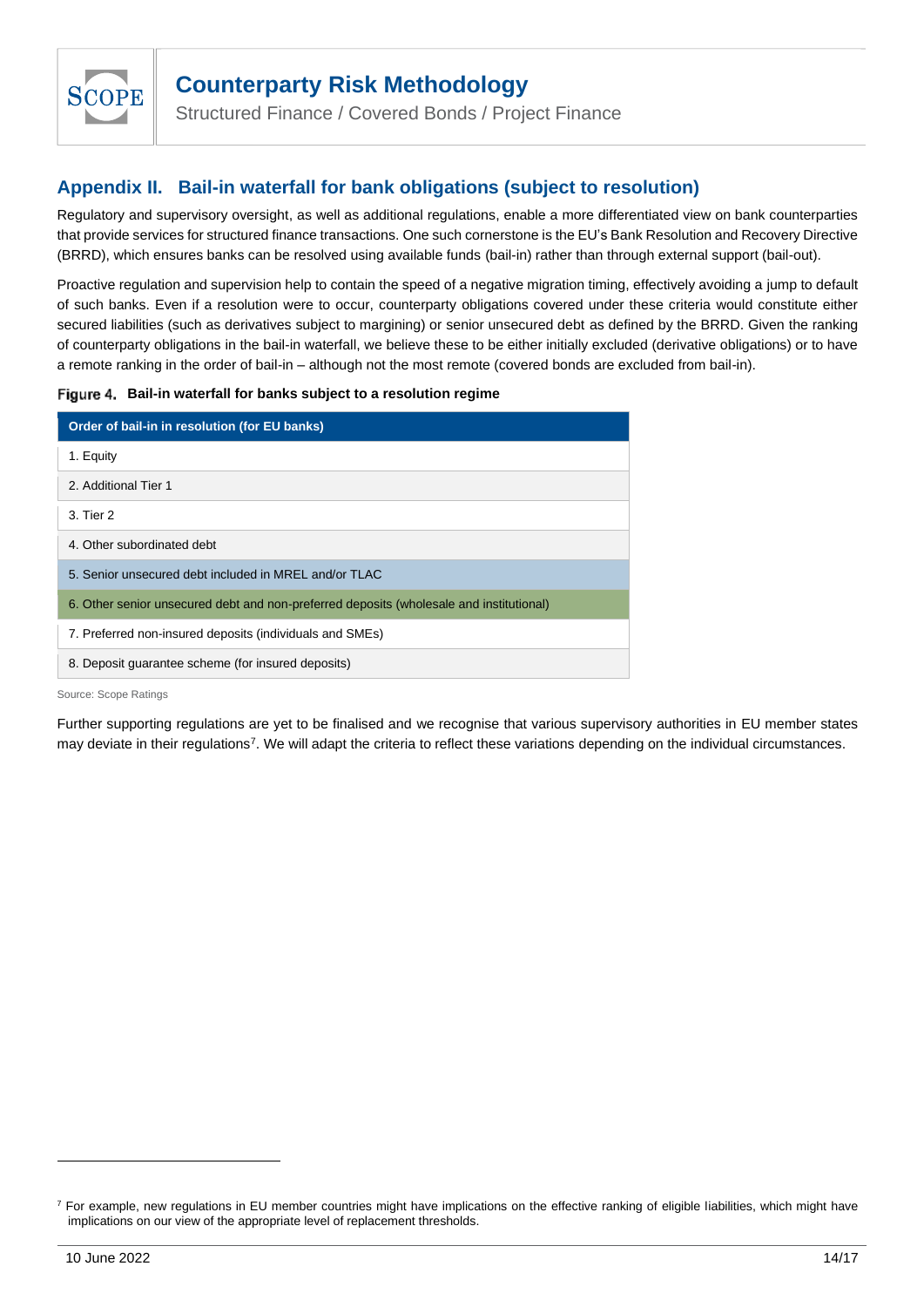

<span id="page-14-1"></span>Structured Finance / Covered Bonds / Project Finance

## <span id="page-14-0"></span>**Appendix III. Quantifying expected loss from servicer commingling**

Commingling risk arises when the transaction's cash is mixed (commingled) with the servicer's or deposited in an account under the servicer's name. Servicer commingling can occur when the servicer is insolvent, there is a credit loss (collections are irretrievable) and/or payment is delayed (collections are blocked temporarily). We take into account several factors when assessing the potential impact of commingling risk:

**A servicer's credit quality and nature and the risk of credit deterioration when operations are disrupted**. For example, financial impairment may affect unregulated servicers differently than regulated financial institutions. We determine the servicer credit quality through a credit assessment from Scope. Such assessment may be a rating or a credit estimate produced by Scope's financial institutions or corporate analysts. If information on the counterparty is insufficient, our commingling analysis can also incorporate credit ratings from other regulated and supervised credit rating agencies.

**Jurisdiction and legal framework: account segregation**. Servicer commingling risk is low, for example, when the servicer uses accounts that are either in the issuer's name or are pledged to the issuer in a legal, valid, binding and enforceable way, and the jurisdiction-specific insolvency law allows for the segregation of the funds on such accounts in the event of the servicer's default.

**Jurisdiction and legal framework: perfection of true sale**. Servicer commingling risk increases, for example, when the servicer continues to collect obligors' payments (even if passively) until obligors are notified of the assignment of the receivables, which perfects the true sale.

**Jurisdiction and legal framework: insolvency laws**. For example, insolvency laws may affect the size of the exposure at risk of commingling losses. This could be relevant if the servicer is also the originator and seller.

**Operational risk**. For example, pre-defined processes for fulfilling the notification to obligors, with readily available contact data, clear responsibilities and powers, deadlines, among others, help reduce the risk of increased commingling exposures by shortening the obligor-notification period.

**Characteristics of the receivables**. The collection method (e.g. direct debit, manual transfers, cheques, on-site payments), the clustering of collection dates in the month, or the speed of scheduled and unscheduled amortisation, among others, may result in an increased exposure to servicer commingling losses.

We add the probability-weighted loss from servicer commingling to the credit losses from the portfolio to factor in the expected economic consequences of a servicing disruption. The loss from servicer commingling considers the stressed likelihood and severity of a jump to default of the servicer, resulting in the loss of issuer moneys held by the servicer. We consider a stress of three notches when calculating the probability of a jump to default of the servicer.

We consider a stressed exposure at risk, which reflect a holding period that includes the obligor notification time. The obligor notification time is the time needed to inform obligors that payments should no longer be directed to the defaulted servicer. The exposure is calculated considering collections under a scenario of zero portfolio defaults and with an expected prepayment rate. However, if the stressed servicer probability of default is commensurate with a BBB- probability or less likely and the exposure is around one month of collections, we regard the risk as immaterial and do not add any incremental commingling loss.

| Figure 5. Typical stresses applied to the analysis of servicer commingling risk |  |  |
|---------------------------------------------------------------------------------|--|--|
|                                                                                 |  |  |

| <b>Element</b>                     | <b>Assumptions</b>                                                                  |
|------------------------------------|-------------------------------------------------------------------------------------|
| Servicer credit quality            | Servicer credit quality minus three notches                                         |
| Stressed exposure period           | A maximum of i) one month; and ii) two times the cash sweep period                  |
| <b>Obligor notification period</b> | The actual assumption will consider the specific characteristics of the transaction |
| <b>Stressed holding period</b>     | The sum of the stressed exposure period and the obligor notification period         |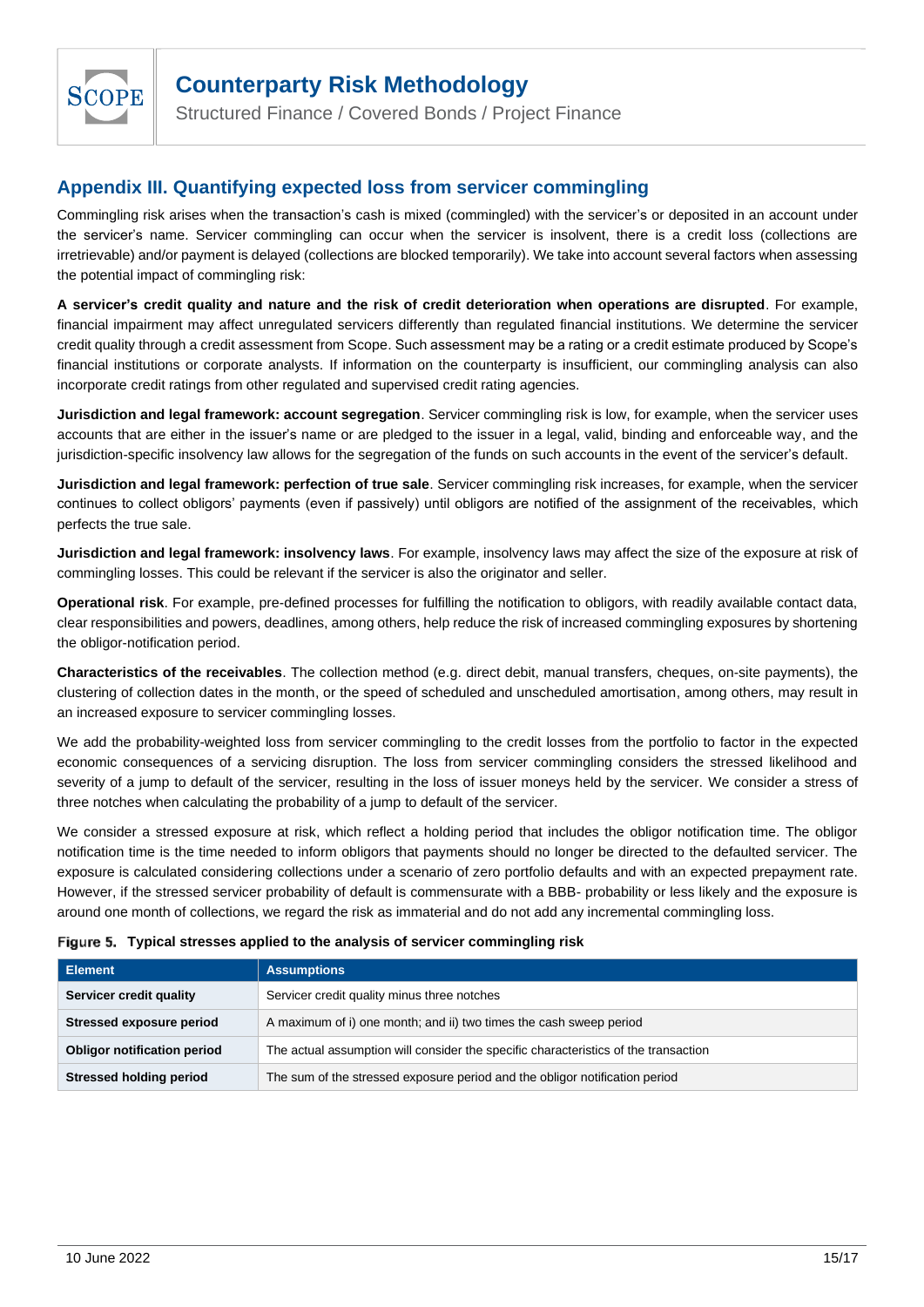

Structured Finance / Covered Bonds / Project Finance

## <span id="page-15-0"></span>**Appendix IV. Quantifying expected loss from financial exposure to counterparties**

Financial counterparty exposure arises for the transaction when a third party exposes issuer money to the risk of being lost in a default scenario of such third-party. Losses for the transaction may occur, if issuer funds form part of the insolvency estate of a third party. Counterparty exposures are often immaterial, if sufficiently strong counterparties and proper risk mitigation are in place (see Figure 2). If this is not the case, we estimate the additional expected loss from the counterparty exposure, considering the counterparty credit quality, the amount at risk and the tenor of the exposure. We add the loss expected in case of a counterparty default to the transaction's expected loss, accounting for all structural mitigants such as subordination and excess spread.

We determine the counterparty's credit quality with the use of a rating or a credit estimate produced by Scope, or a credit rating from other regulated and supervised credit rating agencies.

| Figure 6. Typical stresses applied to the analysis of financial counterparty risk |  |
|-----------------------------------------------------------------------------------|--|
|                                                                                   |  |

| Element                     | <b>Assumptions</b>                                                                                  |
|-----------------------------|-----------------------------------------------------------------------------------------------------|
| Counterparty credit quality | The counterparty credit quality minus three notches.                                                |
| Amount at risk              | To determine the amount at risk we consider the actual cash sweep period into the issuer's account. |
| Tenor of the exposure       | The actual holding period, floored at one month.                                                    |